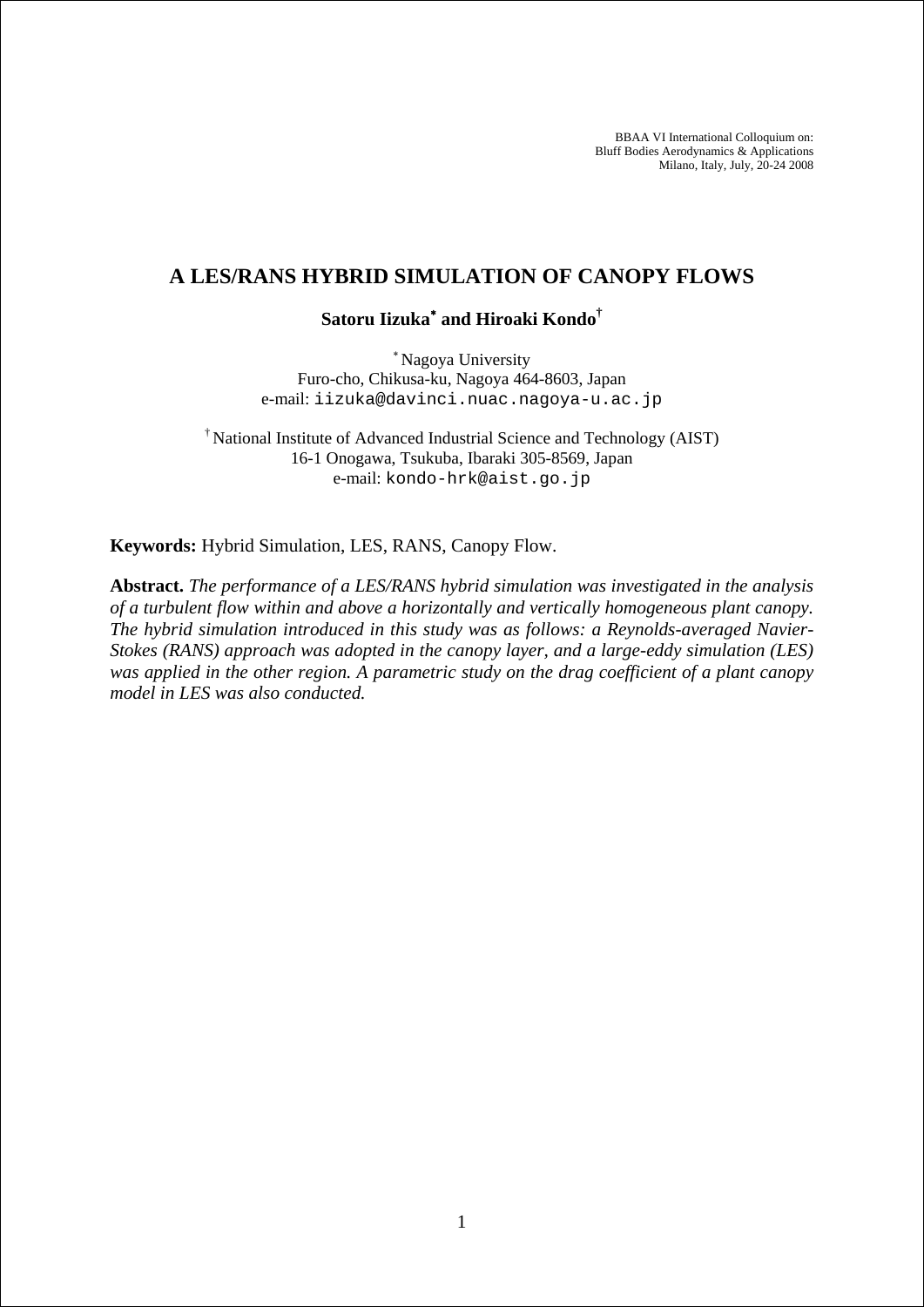## **1 INTRODUCTION**

Hybrid simulations which combine large-eddy simulations (LES) with Reynolds-averaged Navier-Stokes (RANS) approaches are now drawing much attention for wall modeling in LES of high-Reynolds-number turbulent flows. Due to the limitations of computer resources, in LES of high-Reynolds-number flows, it is very difficult to adopt high grid resolution with noslip boundary conditions in the near-wall regions. The hybrid simulation is a method to alleviate the grid resolution in the near-wall regions; i.e., a RANS approach is applied in the nearwall regions as wall modeling, and LES is adopted away from the walls. The performance of such hybrid simulations has been investigated by many researchers, particularly through the analysis of high-Reynolds-number turbulent channel flows (e.g., [1-3]).

In this study, a hybrid simulation was introduced in the analysis of a canopy turbulent flow. However, the motive for introducing the hybrid simulation was to overcome a problem with a canopy model in LES rather than one with wall modeling in LES. The so-called canopy model is introduced in the analysis of building or plant canopy flows. When the canopy model is used, buildings or plants are not directly resolved, whereas drag forces are added into the momentum equations to reproduce their aerodynamic effects. In the case of the canopy model in LES, however, it is unclear how to set an optimum drag coefficient that is included in the canopy model. Unlike the canopy model in RANS, the time-averaged value of the drag coefficient usually obtained with wind-tunnel experiments or field measurements cannot be used with the canopy model in LES. To overcome this problem, a hybrid simulation was introduced in this study; i.e., a RANS approach was adopted in the canopy layer, and LES was applied in the other region. Here, the hybrid simulation was tested in the analysis of a turbulent flow within and above a plant canopy. Furthermore, based on the results of the hybrid simulation, a parametric study on the drag coefficient of the canopy model in LES was conducted.

## **2 OUTLINE OF COMPUTATIONS**

## **2.1 Flowfield analyzed**

A turbulent flow within and above a horizontally and vertically homogeneous plant canopy was analyzed. The computational domain was  $10L(x_1) \times 6L(x_2) \times 4L(x_3)$ . *L* is the height of the plant canopy. *x*1, *x*2, and *x*3 are the streamwise, spanwise, and vertical directions, respectively.

## **2.2 Plant canopy model**

The drag forces, *fi*, given by

$$
f_i = -C_d a u_i \sqrt{u_j^2} \qquad (i, j = 1, 2, 3)
$$
 (1)

were added into the momentum equations to reproduce the aerodynamic effects of the plant canopy. Here,  $C_d$  and  $a$  are the drag coefficient and the leaf area density, respectively. Note that the ensemble-averaged velocity,  $\langle u_i \rangle$ , and the grid-filtered velocity,  $\overline{u}_i$ , are used as  $u_i$  in Eq. (1) in the RANS approach and LES, respectively.

### **2.3 Computed cases**

As shown in Table 1, a hybrid simulation and three computations using LES only were performed. The hybrid simulation introduced here was as follows: the *k*-ε model proposed by Hiraoka et al. [4], which considers the wake production due to the drag of plants, was adopted in the plant canopy layer, and the standard Smagorinsky model, in which the Smagorinsky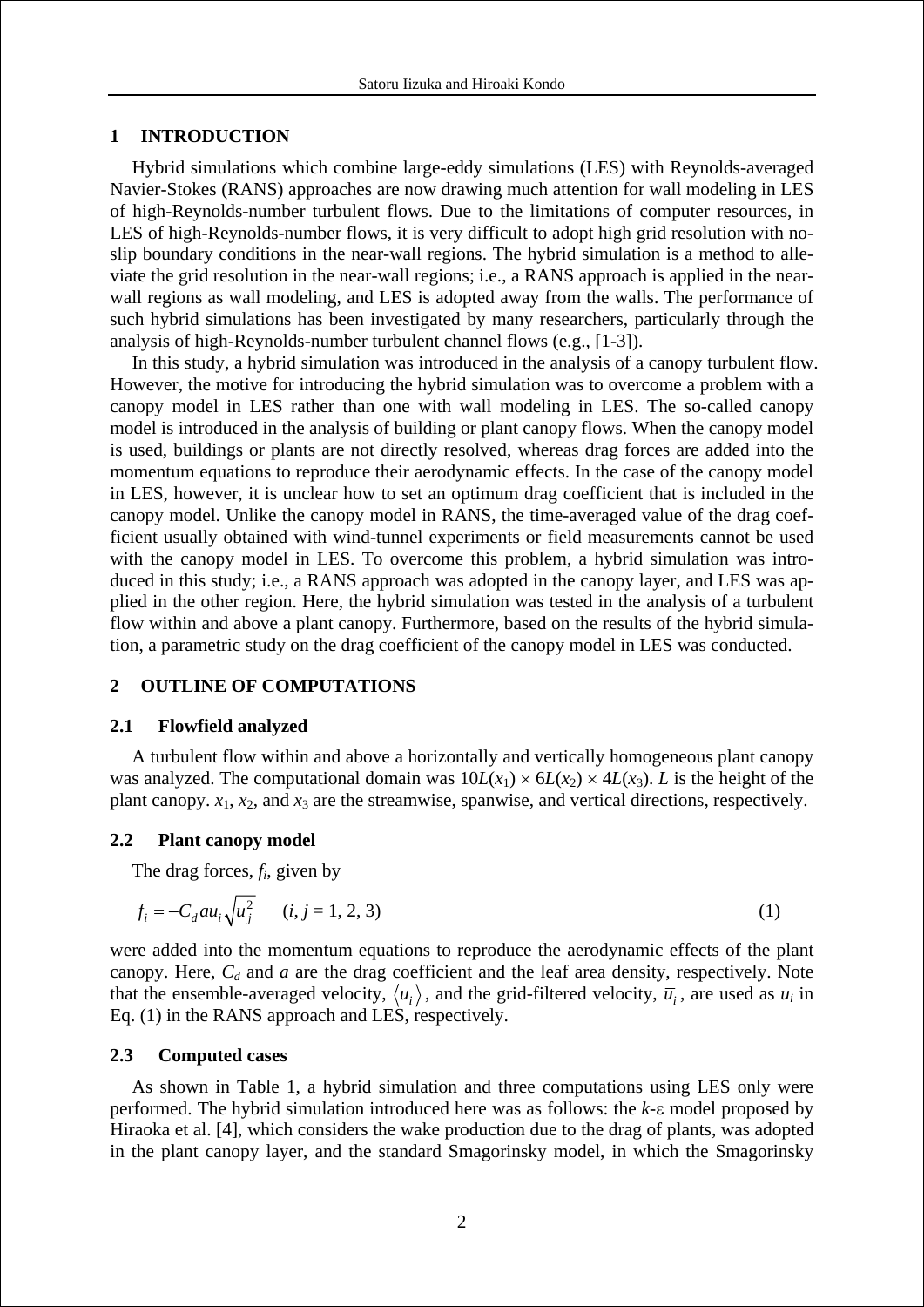constant, *CS*, was set at 0.1, was applied in the other region. The interface between the RANS (the  $k$ -ε model) and LES (the standard Smagorinsky model) was set at  $x_3 = 0.9L$  and was located at 0.1*L* below the interface between the atmosphere and the plant canopy (Note 1).

The standard Smagorinsky model ( $C_S = 0.1$ ) was used in the whole region in the computations using LES only. The only difference among these LES computations was the value of the drag coefficient,  $C_d$ , in the canopy model (cf. Eq. (1)).

| Case              | Drag coefficient, $C_d$ | Leaf area density, $a$ | Turbulence model |
|-------------------|-------------------------|------------------------|------------------|
| HYB02             |                         |                        | LES/RANS hybrid  |
| LES <sub>01</sub> |                         |                        | LES only         |
| <b>LES015</b>     | 0.15                    | 2/L                    | LES only         |
| LES02             |                         |                        | LES only         |

Table 1: Computed cases.

## **2.4 Numerical methods**

The number of grid points was  $50(x_1) \times 30(x_2) \times 44(x_3)$  in all computations. Uniform grid intervals were used in the  $x_1$  (streamwise) and  $x_2$  (spanwise) directions. The vertical grid intervals in the region of  $0 \le x_3 \le 1.5L$  were uniformly set at 0.05*L*. For the region of  $x_3 > 1.5L$ , the vertical grid intervals were gradually stretched.

A second-order central difference scheme was used for the spatial derivatives. For the time integration, a low-storage type third-order Runge-Kutta scheme by Williamson [5] was adopted. The coupling scheme between the continuity and momentum equations was based on the SMAC method. The Poisson equation for the pressure correction was solved by the Bi-CGSTAB method with the preconditioning of the scaling.

## **2.5 Boundary conditions**

Periodic conditions were used for the streamwise  $(x_1)$  and lateral  $(x_2)$  boundaries. A slipwall condition ( $\bar{u}_3 = 0$ ,  $\partial / \partial x_3 = 0$ ) was adopted at the upper boundary. A roughness ( $z_0$ )-type logarithmic law was applied to reproduce the effect of the ground surface condition. The value of  $z_0$  was set at  $0.001L$ . The flow was maintained by a constant longitudinal pressure gradient.

## **3 RESULTS AND DISCUSSION**

The quantities written as  $\langle \cdot \rangle$  below indicate the time- and horizontal plane  $(x_1-x_2)$  plane)averaged values. In the following figures, the solid line denotes the interface between the atmosphere and the plant canopy, and the dashed line, the interface between the RANS (the *k*-ε model) and LES (the standard Smagorinsky model) in the hybrid simulation.

## **3.1 Characteristics of LES/RANS hybrid simulation**

Fig. 1 shows the vertical profiles of the eddy viscosity,  $\langle v_{SGS} \rangle$  (Note 2). The values of  $\langle v_{SGS} \rangle$  are small both within and above the plant canopy in all computations using LES only (LES01, LES015, and LES02). On the other hand,  $\langle v_{SGS} \rangle$  obtained with the hybrid simulation (HYB02) becomes much larger than those of the computations using LES only within the canopy layer, i.e., in the RANS region of the hybrid simulation. Above the canopy layer, i.e., in the LES region of the hybrid simulation,  $\langle v_{SGS} \rangle$  predicted by the hybrid simulation be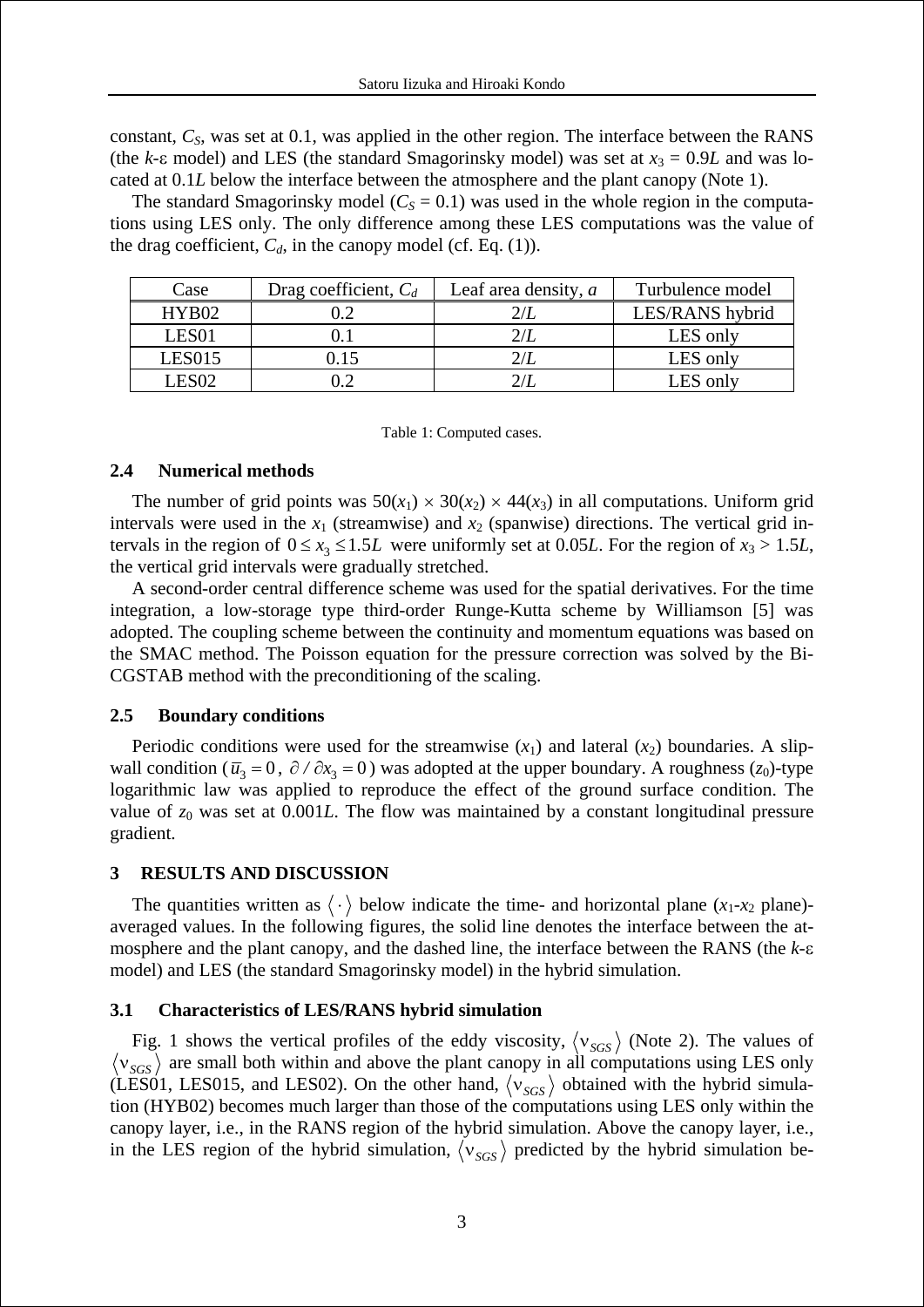comes small, as it does in the computations using LES only. Such behavior of  $\langle v_{SGS} \rangle$  obtained with the hybrid simulation is to be expected and can also be observed in the analysis of turbulent channel flows using hybrid simulations (e.g., [2]). The maximum value of  $\langle v_{SGS} \rangle$  in the RANS region of the hybrid simulation is nearly 50 times as large as  $\langle v_{SGS} \rangle$  in the LES region.



Figure 1: Vertical profiles of  $\langle v_{SGS} \rangle$ .

Figs. 2 and 3 show the vertical profiles of the resolved and subgrid-scale (SGS) shear stresses,  $\langle \vec{u_1} \vec{u_3} \rangle$  and  $\langle \tau_{13} \rangle$  (=  $-\langle v_{SGS} (\partial \vec{u_1} / \partial x_3 + \partial \vec{u_3} / \partial x_1) \rangle$ ), respectively. Within the canopy layer, as the profile goes down, the absolute value of  $\langle \overline{u'_1} \overline{u'_3} \rangle$  obtained with the hybrid simulation (HYB02) decreases rapidly compared to those of the computations using LES only (LES01, LES015, and LES02). On the other hand, the absolute value of  $\langle \tau_{13} \rangle$  (the model component) predicted by the hybrid simulation becomes much larger than those of the computations using LES only within the canopy layer, i.e., in the RANS region of the hybrid simulation. Such behavior of the shear stresses in the hybrid simulation is also to be expected. However, pay attention to the fact that the hybrid simulation predicts a larger absolute value of  $\langle \tau_{13} \rangle$  than in the computations using LES only in the region just above the interface between the RANS and LES, where LES is applied in the hybrid simulation. This corresponds to the problem of the accuracy of the velocity profile predicted by the hybrid simulation, as described next.

Fig. 4 shows the vertical profiles of the mean streamwise velocity,  $\langle \overline{u_1} \rangle$ ; Fig. 5 illustrates the vertical profile of  $\langle \overline{u}_1 \rangle$  predicted by the hybrid simulation within the plant canopy  $(x_2 / L \leq 1)$ . Above the plant canopy, where LES is applied in all cases, there are some differences as the profiles go up. The hybrid simulation produces the smallest values of  $\langle \bar{u}_1 \rangle$  in the upper region away from the canopy layer (Fig. 4).

Within the canopy layer, as shown in Fig. 5,  $\langle \overline{u}_1 \rangle$  obtained with the hybrid simulation increases very rapidly just above the interface between the RANS and LES, where LES is applied in the hybrid simulation. As described before, this corresponds to the overestimation of the SGS shear stress,  $\langle \tau_{13} \rangle$ , at the same region (cf. Fig. 3). Since the eddy viscosity model is used in LES (as well as in the RANS approach), the steep velocity gradient causes the overestimation of  $\langle \tau_{13} \rangle$ . Such a steep velocity gradient, i.e., an unnatural mismatch of the velocity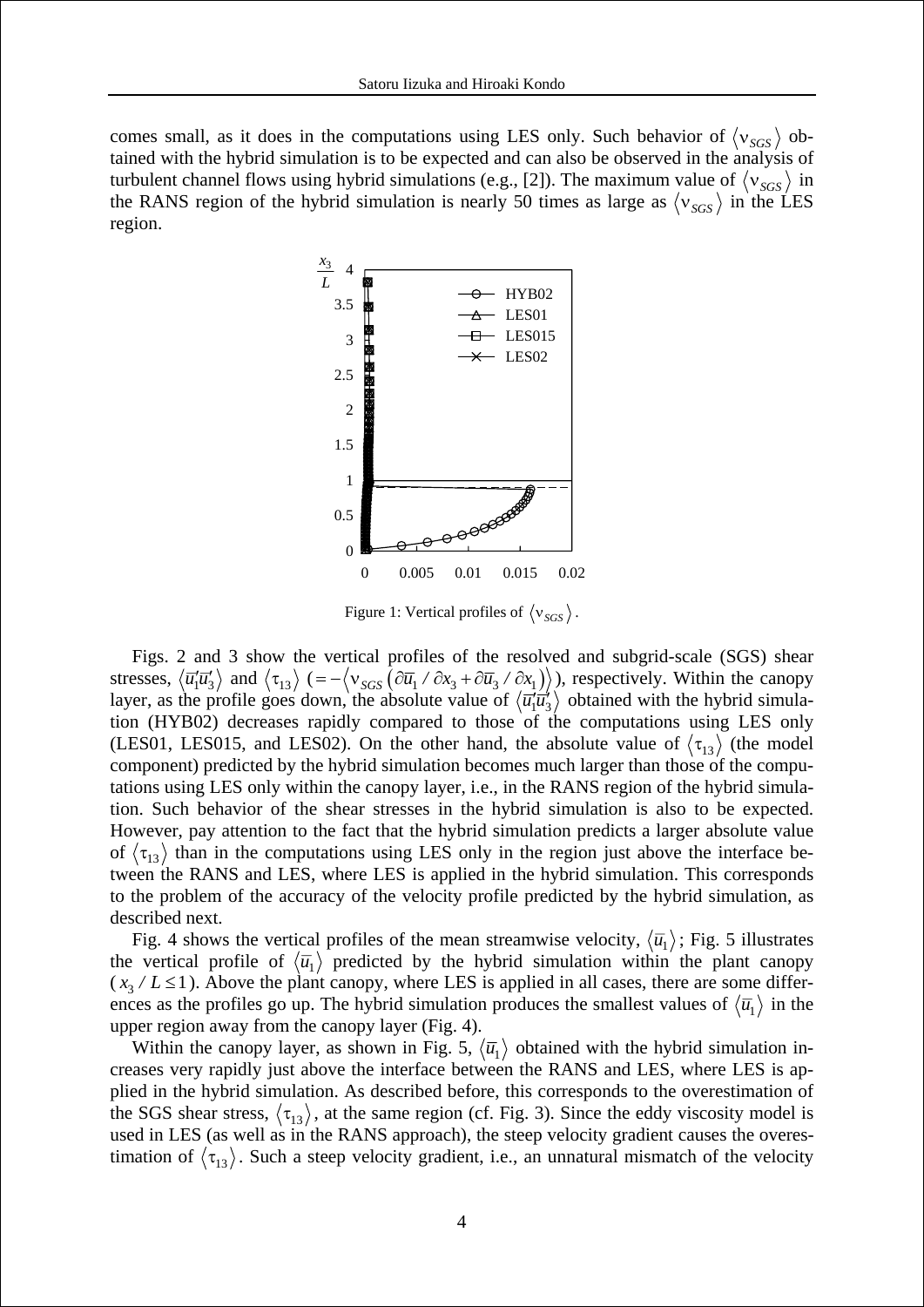profile, near the interface between the RANS and LES predicted by the hybrid simulation has been pointed out by many researchers, especially in the analysis of turbulent channel flows [1- 3]. In the application of hybrid simulations, the removal of such a velocity mismatch is the most important issue. In the next phase of this study, we will try to solve this problem by, for instance, introducing additional filtering at the interface between the RANS and LES [2, 3].



#### **3.2 Effect of the drag coefficient of the plant canopy model in LES**

Although the present hybrid simulation has the above-mentioned problem, we will now discuss the effect of the difference in the drag coefficient,  $C_d$ , of the plant canopy model in LES based on the results of the hybrid simulation. Fig. 6 shows the vertical profiles of the mean streamwise velocity,  $\langle \overline{u_1} \rangle$ , within the plant canopy ( $x_3 / L \le 1$ ). In the computations using LES only (LES01, LES015, and LES02), as the value of  $C_d$  becomes larger, the drag force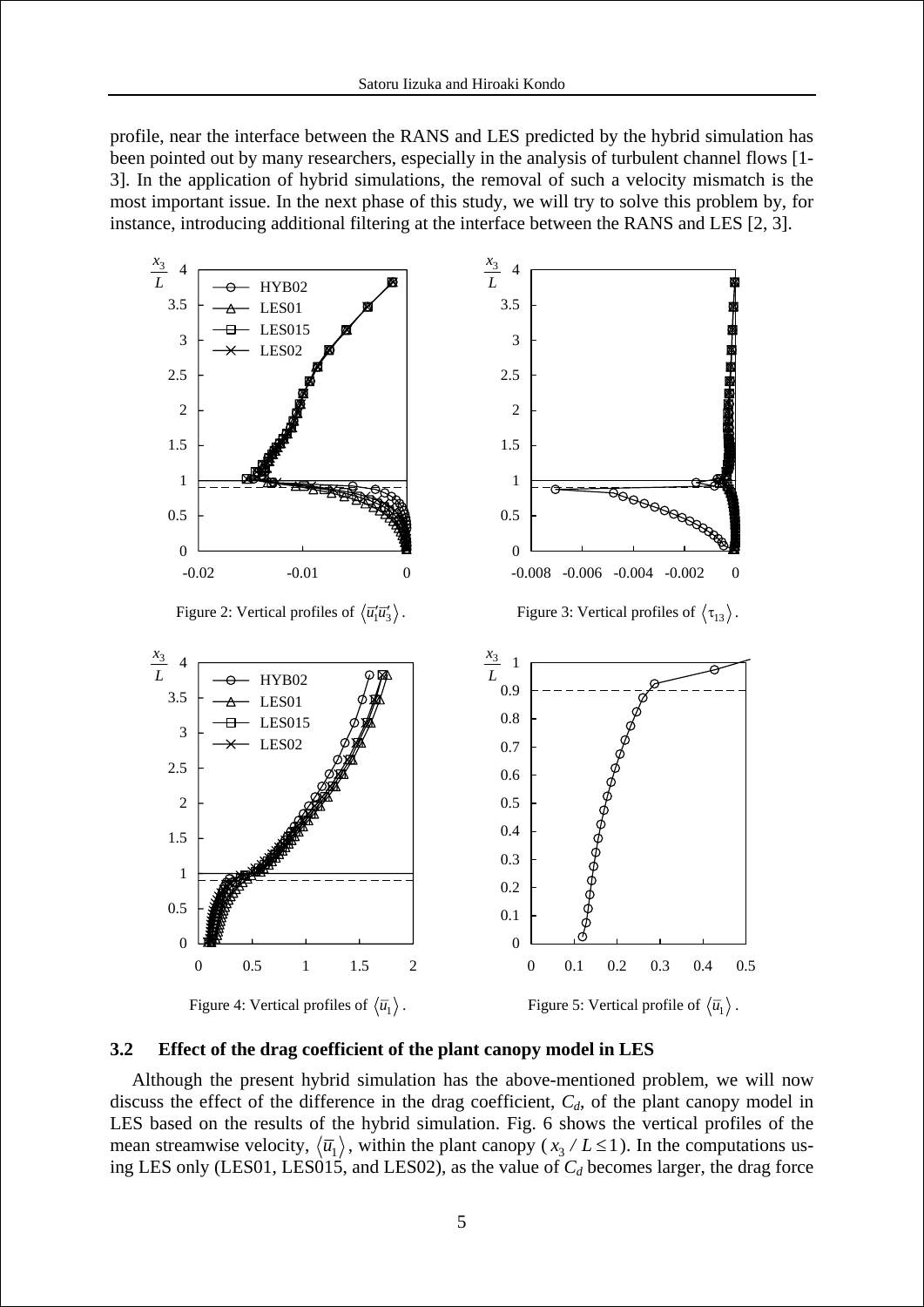becomes larger, and  $\langle \overline{u}_1 \rangle$  thus decreases. The result of LES015, in which  $C_d$  is set to 0.15, corresponds best to that of the hybrid simulation, in which  $C_d = 0.2$ , except for the region near the interface between the RANS and LES. This comparison allows us to reach the qualitative conclusion that the value of  $C_d$  of the plant canopy model in LES should be smaller than the time-averaged value usually obtained with wind-tunnel experiments or field measurements (and also used in RANS approaches). In the next phase of this study, we will conduct a more quantitative investigation into the drag coefficient of the plant canopy model in LES based on the results of an improved hybrid simulation.



Figure 6: Vertical profiles of  $\langle \overline{u}_1 \rangle$ .

### **4 CONCLUSIONS**

A LES/RANS hybrid simulation was performed in the analysis of a turbulent flow within and above a horizontally and vertically homogeneous plant canopy in this study. Furthermore, a parametric study on the drag coefficient of a plant canopy model in LES was also conducted based on the results of the hybrid simulation.

The profiles of the eddy viscosity and the shear stresses predicted by the present hybrid simulation showed appropriate behavior as a hybrid simulation. The most serious problem in the application of the hybrid simulation was an unnatural mismatch of the velocity profile, which has often been pointed out in the analysis of turbulent channel flows. The removal of such a velocity mismatch is highly necessary in the application of hybrid simulations. We will try to solve this problem in the next phase of this study.

The comparison between the present hybrid simulation and the computations using LES only allows us to reach the qualitative conclusion that the value of the drag coefficient of a plant canopy model in LES should be smaller than the time-averaged value of the drag coefficient usually obtained with wind-tunnel experiments or field measurements. However, a more quantitative investigation is required in the next phase of this study.

### **NOTE 1**

At first, we set the interface between the RANS and LES at the same height as the interface between the atmosphere and the plant canopy; however, the computation immediately di